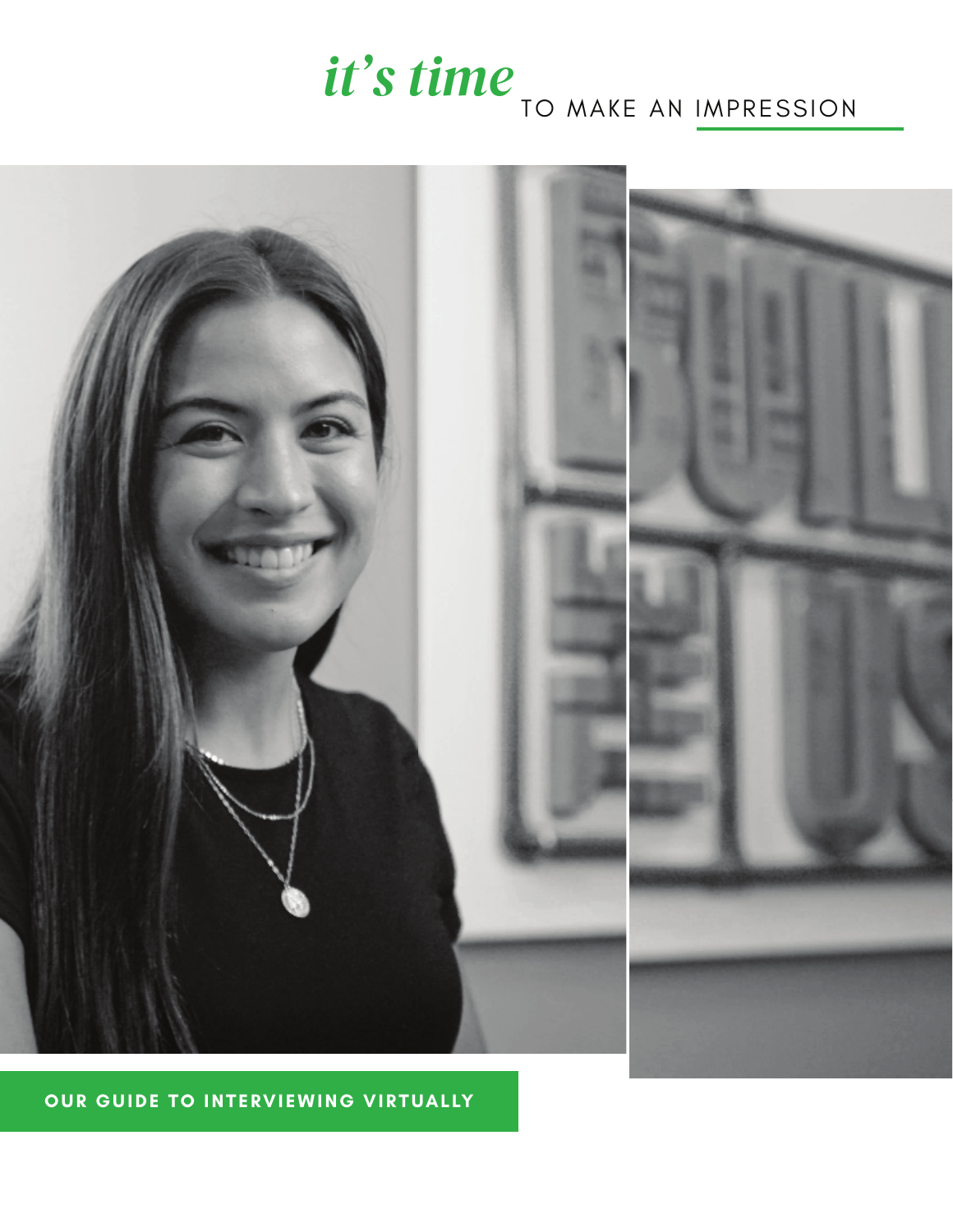## PHONE INTERVIEWS

#### *Before the Interview*

• There are two different kinds of phone interviews—scheduled and unscheduled. Make sure you are the one answering your own phone and have a voicemail greeting that sounds professional.



- If you get caught by surprise, ask if you can schedule another time to talk. Most are understanding and will accept the excuse, *"Now isn't the best time. I am not at my desk and cannot give this call the attention I would like. When would be a good time to call you back?"*  This allows you to prepare and have all notes in front of you during the call.
- Research the company as you would to prepare for an in-person interview. The advantage to a phone interview is being able to have your "cheat sheet" in front of you. It is always good to take note of the company's mission and vision, the markets they serve, and what makes them stand out among competitors.
- Prepare questions based on your research. The goal is to ask questions that inform you about the opportunity and whether you'd like to continue pursuing it, and to show that you are the one best-suited for the position.
- Make sure you have no distractions or background noise during the time of your interview. Choose a quiet room that is away from kids or pets. Turn your computer to silent if it is open in front of you, and try not to take any notes using the keyboard. The clicking can be distracting.
- Keep a glass of water, a pen, paper, and your resume at the ready. Mark relevant experience in your resume that you want to highlight during the interview.
- Having a tidy workspace during the interview helps you stay focused.
- Dress as if you were attending an in-person interview. See page 4 for details on attire.
- Confirm interview time and date with your interviewer in advance, and set a reminder or two to make sure you are ready 10 minutes beforehand.
- Make sure your cell phone is fully charged and your cellular connection is strong.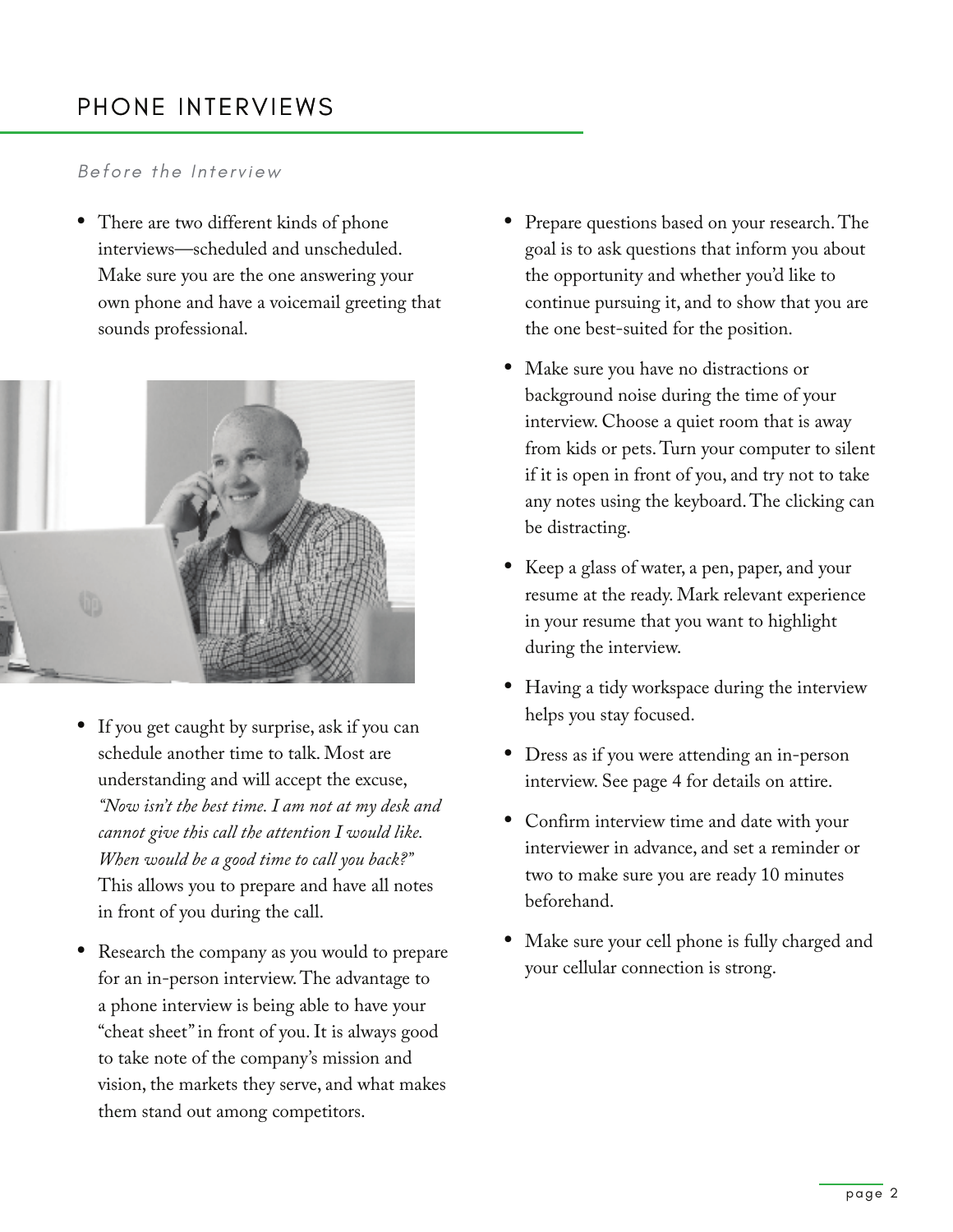### PHONE INTERVIEWS

#### *During the Interview*

- Listen actively. Show the interviewer that you are engaged in what they are saying by rephrasing their questions at the beginning of your response.
- Take notes while the interviewer is speaking so you can circle back to key points if you need to. Find commonalitites with the interviewer helps you to bond. Look for things you have in common, or ways to relate to what they are saying.
- Speak clearly and slowly (but not too slow). Speaking clearly and enunciating is essential during phone calls as the connection and lack of visual aides can inhibit the ability to communicte normally. Don't be afraid to ask if the interviewer can hear you well.
- Smiling may not be seen through the phone, but it helps to convey enthusiasm while you speak. This can communicate to the interviewer that you are excited about the opportunity.
- Sit up tall. Good posture helps you to speak clearly, maintain confidence, and stay professional even over the phone.
- End the interview on a positive note. While thanking the interviewer for their time, make sure to emphasize what you enjoyed about the conversation, your interest in the opportunity, and why you would be a great fit.

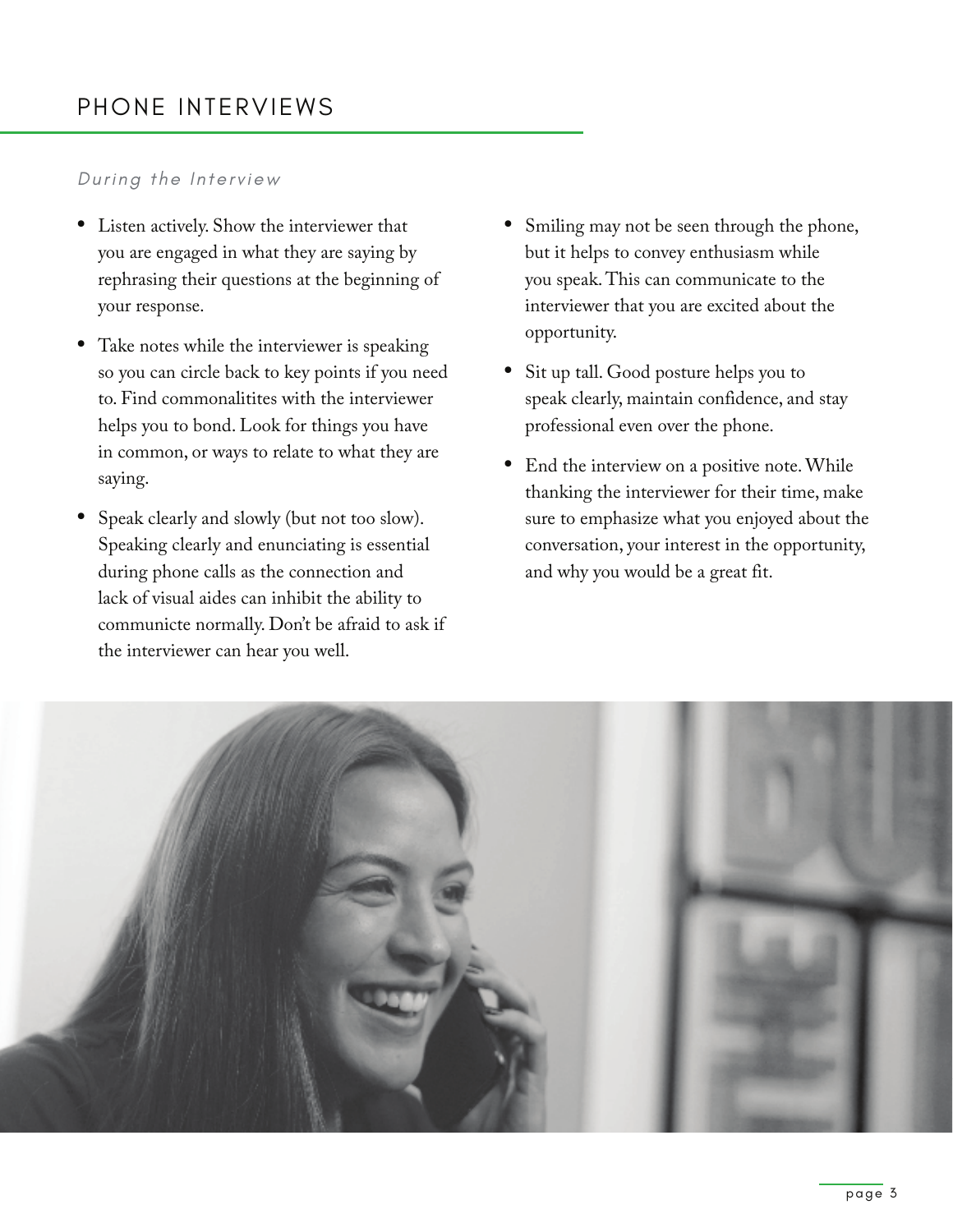## VIDEO INTERVIEWS

#### *Before the Interview*

**There are two types of video interviews: pre-recorded and live video interviews. Here are tips and tricks to nail an interview-even through the screen.** 

- Prepare your notes and questions based on research you did prior to the interview. Have them in front of you so they are easy to refer to when needed.
- Look the part and make sure you're presentable.
- After you are mentally and physically ready, find a quiet and secluded spot. This should allow you to be fully focused on your interview without any distractions.
- In your secluded spot make sure you have a strong Wi-Fi connection so there won't be any disruptions.



- After you've established a spot with a strong internet connection, you'll need to focus on the internal technicalities: your name as it appears on the platform you're calling through, and any backgrounds. Keep your background plain (or do not use one) so as not to distract the interviewer. Make sure the name your account is associated with is correct and professional.
- Here is a simple checklist for your interview set-up:
	- **+** clear off your desk space
	- **+** keep a bottle of water next to you
	- **+** have a pen and your resume beside you
	- **+** check that your webcam is working
	- **+** make sure your mic is working
	- **+** close all unrelated tabs
	- **+** set phone to silent
	- **+** make sure your lighting is good, and you're viewable on your screen